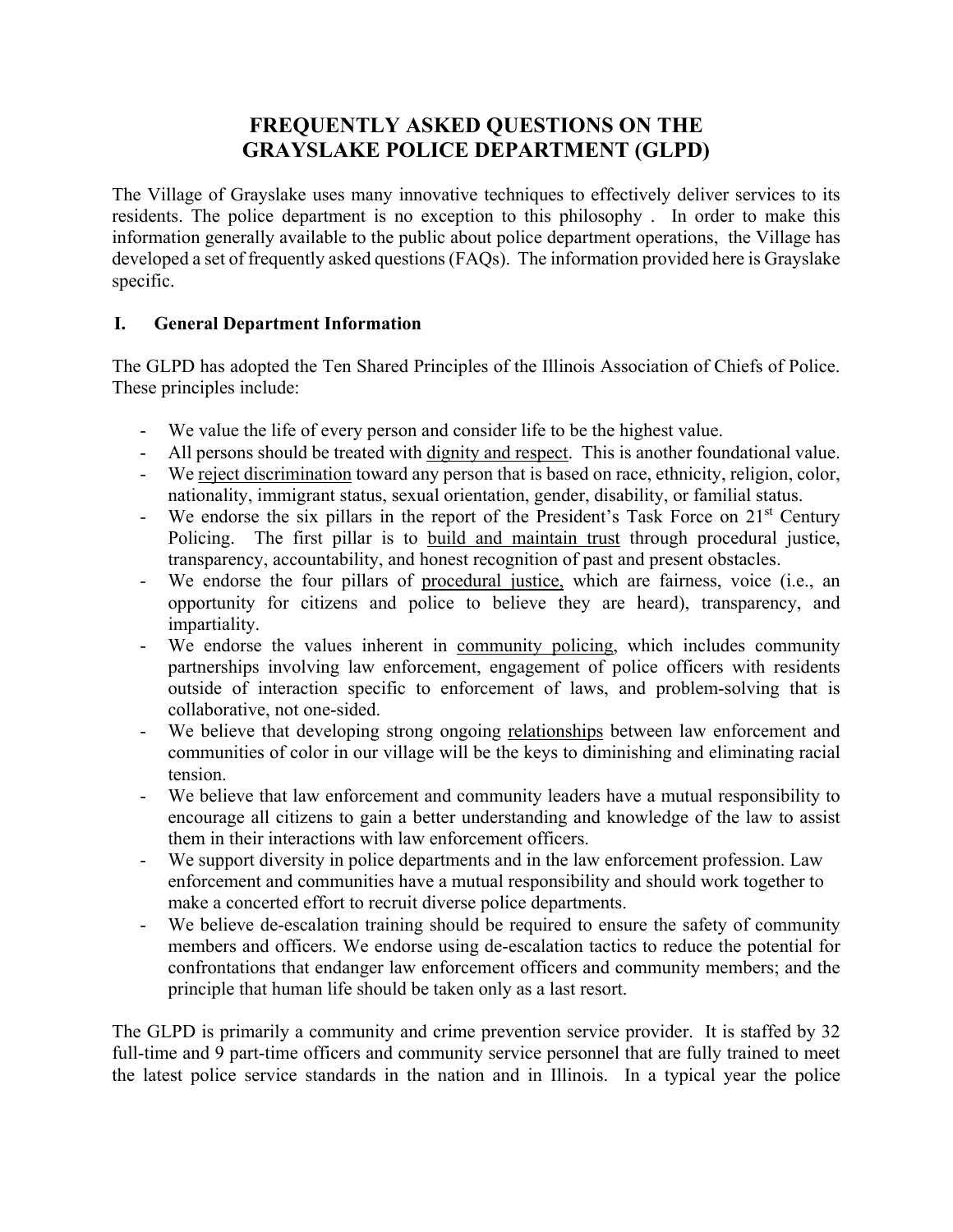department completes approximately 62,000 police service activities. Well over half of these activities are community policing or crime prevention services.

## **Do outside organizations evaluate the procedures and processes of the Grayslake Police Department?**

Yes. The GLPD is evaluated on an ongoing basis by the Commission on Accreditation for Law Enforcement Agencies (CALEA). This organization has established 459 specific standards for evaluating how a police organization operates. If a police organization meets the high CALEA standards the organization is accredited by CALEA. Reflecting the rigorous nature of the evaluations, only about 5% of police organizations in the United States are accredited.

## **Is the Grayslake Police Department accredited?**

Yes. The GLPD has been accredited since 2001. The department was last re-accredited in 2020.

## **How does the Grayslake Police Department keep up with ongoing dialogue on changes to police standards?**

The department monitors different discussions, suggestions and recommendations from various organizations. This includes CALEA and other intergovernmental forums. In recent years the department has focused on recommendations from the President's Task Force on 21<sup>st</sup> Century Policing appointed by President Obama in 2014 as just one guide in reviewing our operations, services and programs. The department also follows best practices recommended by IACP, (International Association of Chiefs of Police), LCCPA (Lake County Chiefs of Police Association), PERF (Police Executive Research Forum) and the ILACP (Illinois Association of Chiefs of Police).

### **Do standards change?**

Yes. Standards for police services are always changing based on public input and feedback on police services. CALEA and ILEAP adjust standards periodically and these are then utilized in their evaluations of police departments.

### **Does the Grayslake Police Department utilize community policing practices?**

Yes. Since the Village Board decided to provide more community policing services in the late 1990s the Grayslake Police Department has expanded its community policing initiatives designed to increase non-enforcement interactions with the public and provide community based services. The GLPD employs personnel who are trained in community policing techniques. Specialists include designated community service personnel, youth service officers and school support officers.

Some community activities have included community bike officers, opioid addiction reduction, infant car seat installations, auto lock-out service, house watch, drug disposal drop-off, pet safety programs, identity fraud presentations, bike safety events, shop-with-a-cop, special events and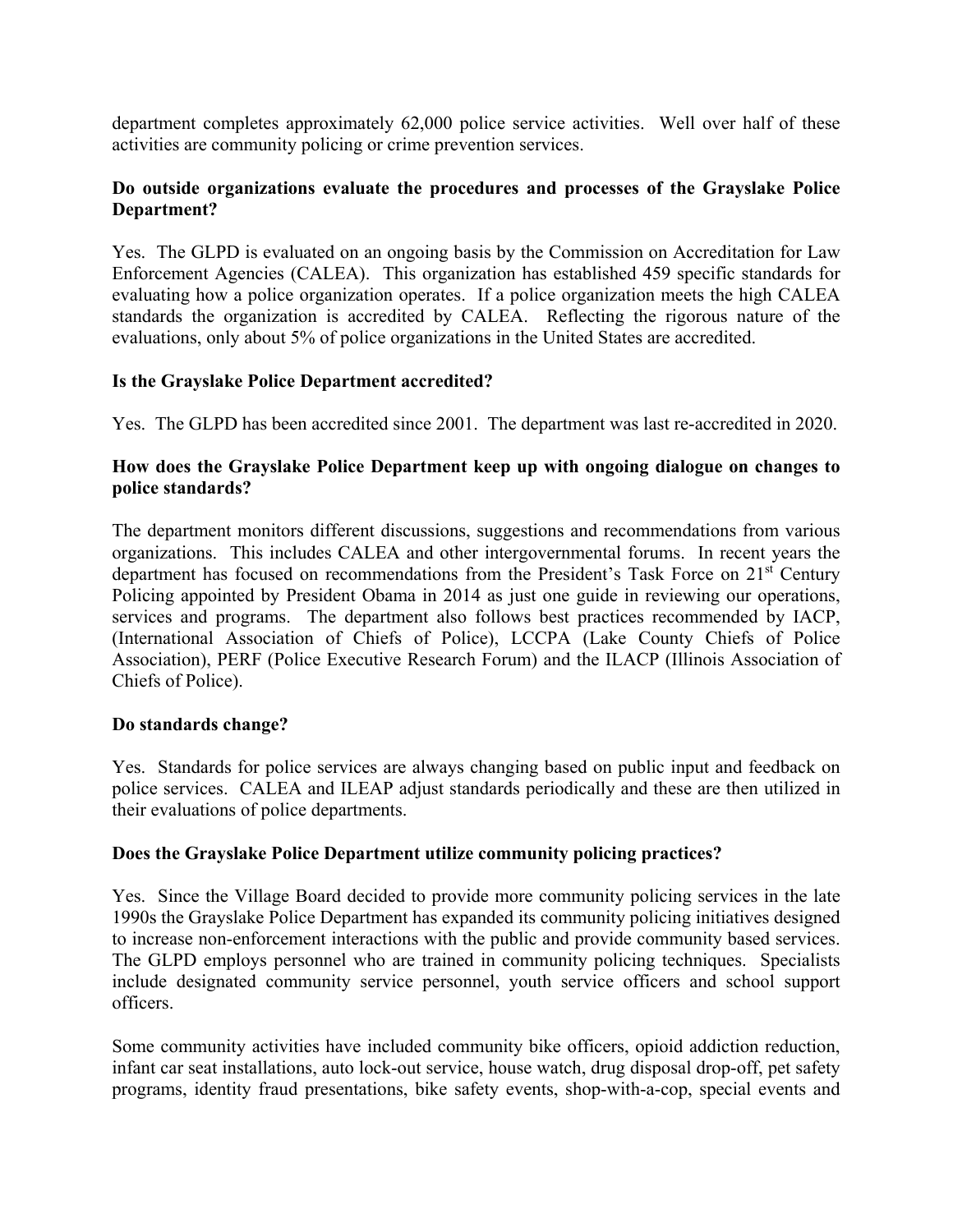chaplain services. Grayslake Police Department personnel visit neighborhoods, businesses and meet with civic groups and organizations on an ongoing basis.

## **Does the Grayslake Police Department seek public feedback on its operations?**

Yes. The Grayslake Police Department surveys the public every three years and uses this information in its evaluation of operations and procedures. A separate survey is also used for Hainesville residents.

## **II. Use of Force**

## **Does the Grayslake Police Department have specific rules on officer use of force?**

Yes. The Village follows the CALEA standards on use of force. Essentially the standard greatly limits when non-deadly or deadly force can be applied.

The Use of Force policy is intended to adhere to the Statutory Requirements set forth in Chapter 720 of the Illinois Compiled Statutes, other related statutes, and case law. Whenever force is used, whether deadly or non-deadly and someone is injured, the officer will call for medical attention as soon as it is safe to do so.

### **Summary: The Standard (Based on the CALEA Standards)**

Use of NON-DEADLY FORCE

- a) An officer is justified in the use of non-deadly force, which he reasonably believes to be necessary to affect an arrest.
- b) To defend himself or another from bodily harm.
- c) To effect the protective custody of a person pursuant to the Community Mental Health Act, Chapter 405, of the Illinois Compiled Statutes.
- d) The use of neck restraints/choke holds is prohibited in a non-deadly force situation.

#### Use of DEADLY FORCE

An officer may use force likely to cause death or great bodily harm when he reasonably believes that such force is necessary to prevent imminent death or great bodily harm to another or himself.

- a) When the officer reasonably believes that such imminent force is necessary to prevent the arrest from being defeated by resistance or escape and
- b) The person to be arrested has committed or attempted a forcible felony which involves the infliction or threatened infliction of greatly bodily harm or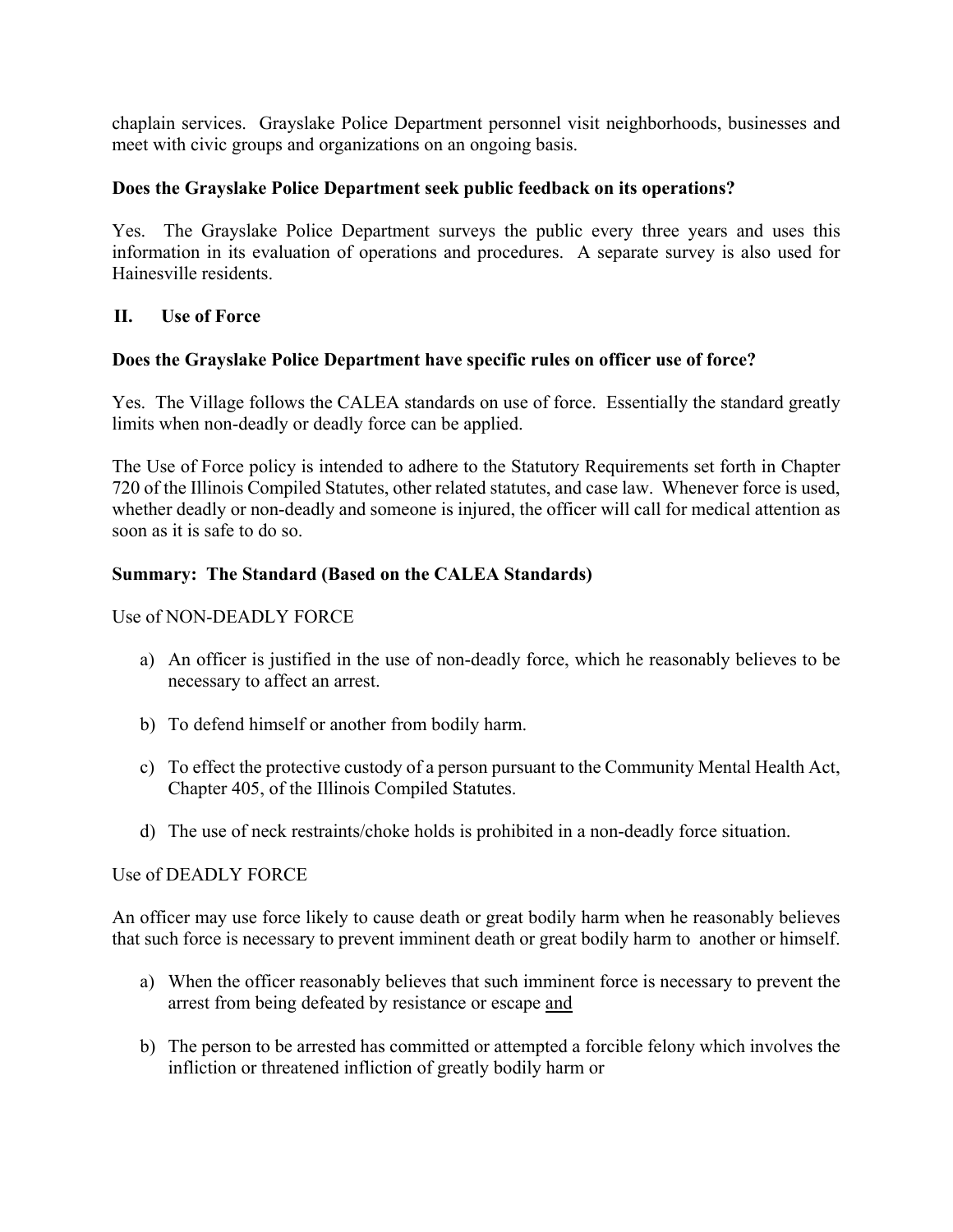- c) Is attempting to escape by use of a deadly weapon or
- d) Otherwise indicates that he will endanger human life or inflict great bodily harm unless arrested without delay.

## **Is each use of force required to be reported and evaluated?**

Yes. When force has to be used a report is required and each event is reviewed for compliance with the applicable standards. These investigations are conducted by the Chief of Police or designee or by other agencies like state police, FBI or state's attorney's office.

## **Does the Grayslake Police Department allow officers to intervene if another officer is exercising excessive force? Are these incidents required to be reported?**

Yes, all use of force is required to be reported by policy. Any Grayslake police officer who witnesses ANY abuse of authority, whether physical or not, is required to immediately intervene and after the situation is controlled, report that alleged abuse to any department supervisor.

### **Does the Grayslake Police Department track its use of force?**

Yes. You can find data on the Grayslake Police Department's use of force for the last five completed calendar years at the end of these FAQ's. As you will see from the data Grayslake Police Department use of force is very rare.

### **Has the Grayslake Police Department had any recent officer involved shootings?**

The department has had one officer involved shooting in recent years.

### **Does the Grayslake Police Department have access to less than lethal options?**

Yes. For many years the Grayslake Police Department has had available a number of less-thanlethal options including OC (oleoresin capsicum or "pepper spray"), batons, bean bag guns and taser equipment. Even though these are less lethal options they are included in our use of force reporting.

### **Are officers regularly trained on the use of these options?**

Yes. Department personnel receive, at least, annual training on when and how to use these options to meet established standards.

### **Does the Grayslake Police Department prohibit the use of chokeholds?**

Yes except only in cases where the use of deadly force is necessary and other means of deadly force are unavailable.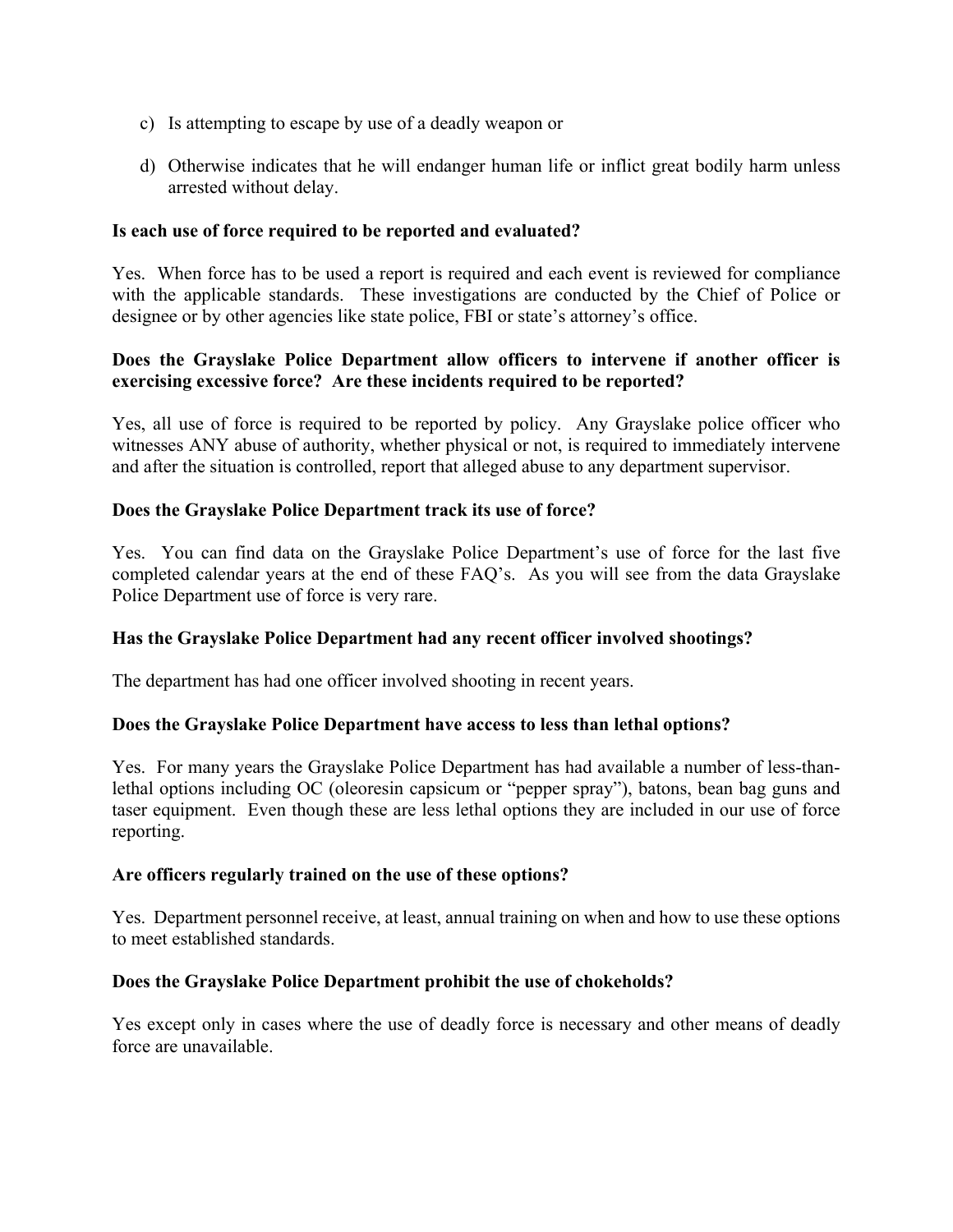## **Does the GLPD possess military style equipment?**

No. The GLPD utilizes typical police equipment. The department does not possess grenades, nerve agents (tear gas), smoke bombs or military use vehicles.

## **Do Grayslake Police Department officers receive training in de-escalation techniques?**

Yes. All Grayslake Police Department officers receive a full curriculum of training on an ongoing basis on de-escalation techniques. In addition, training also covers procedural justice, implicit bias, human rights and dignity, culturally responsive services, shoot-don't shoot, critical intervention training, use of less-than-lethal options and technology. Specific training is utilized for youth related services, juvenile officers and student resource personnel. The department's officers meet all of the training requirements established by the Illinois Law Enforcement Training and Standards Board.

## **III. Other Information**

### **Does the Grayslake Police Department have a process for investigating citizen police service complaints?**

Yes. The Grayslake Police Department welcomes feedback on its services. Complaints can be made in-person, by telephone or in writing. Each complaint is investigated. For more information on the process for filing a complaint click the Police Department feature link.

### **Is information on complaints available to the public?**

Yes. Annually the police department must submit a complaint register to the Village Manager. You can find registers for the last five calendar years at the end of these FAQ's.

### **Does the Grayslake Police Department use body cameras?**

No. Instead Grayslake Police Department uses dashboard camera equipment to record officer interactions with members of the public. Body cameras are not widely used in predominantly residential towns. The Grayslake Police Department has not received a complaint where body camera footage would have been of assistance. The GLPD is now evaluating police body camera options for implementation as per state requirements.

### **Who hires and fires police officers?**

The hiring of police officers is governed by state law. Per law the Village's civilian Police Commission is responsible for the hiring process for officers and for the selection of police sergeants.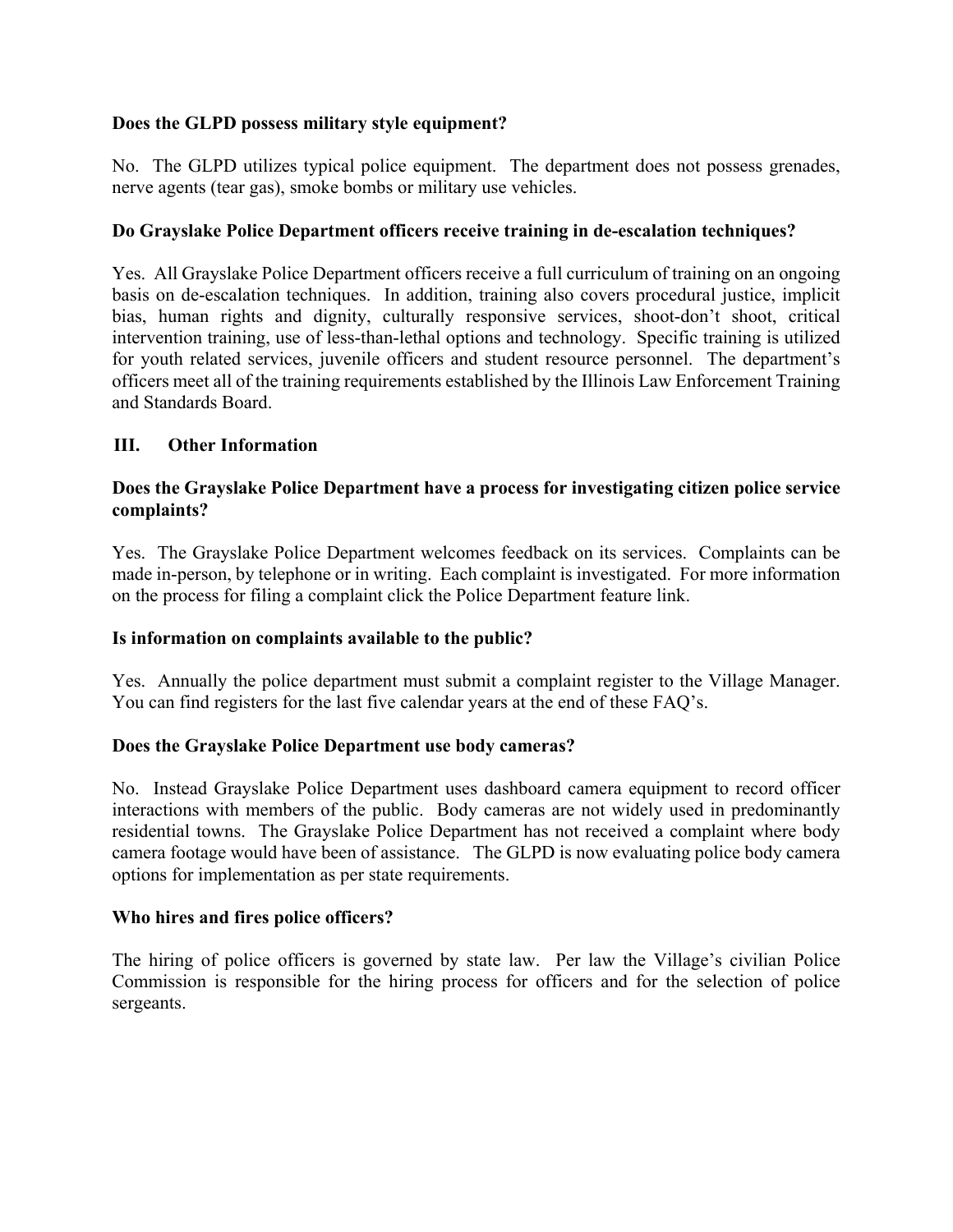### **What is the hiring process?**

The civilian Police Commission manages the hiring process in accordance with Illinois law. This includes recruitment, application process and conducting required standardized testing. Once the process is complete an officer eligibility list is created that ranks the candidates based on the testing. Candidates are subject to a detailed background check, medical, polygraph, psychological and other testing.

## **Does the job record for officers who worked in other departments utilized in the hiring process?**

Yes. The commission can hire candidates with experience in law enforcement. The background investigation and interview process for these candidates can gather information from the candidate and from other sources. This information is considered by the commission.

## **Who makes decisions on discipline of police officers and sergeants?**

Under state law the civilian commission also evaluates recommendations from the Chief of Police for discipline involving a suspension of greater than 40 work hours or termination. For less serious infractions the Chief of Police has the authority to make these decisions. Under the current collective bargaining contract covering our officers, an officer may choose an independent arbitrator in lieu of the local civilian Police Commission.

### **Are there training requirements for new police officers?**

Yes. All officers in Illinois must attend a 560 hour training academy certified by the ILETSB (Illinois Law Enforcement Training and Standards Board; https://www.ptb.illinois.gov/) or its equivalent from another state. In addition, to be a police officer in Illinois the candidate must not only attend the academy, but also pass a State of Illinois Police Officer Written Exam and rigorous physical ability exam.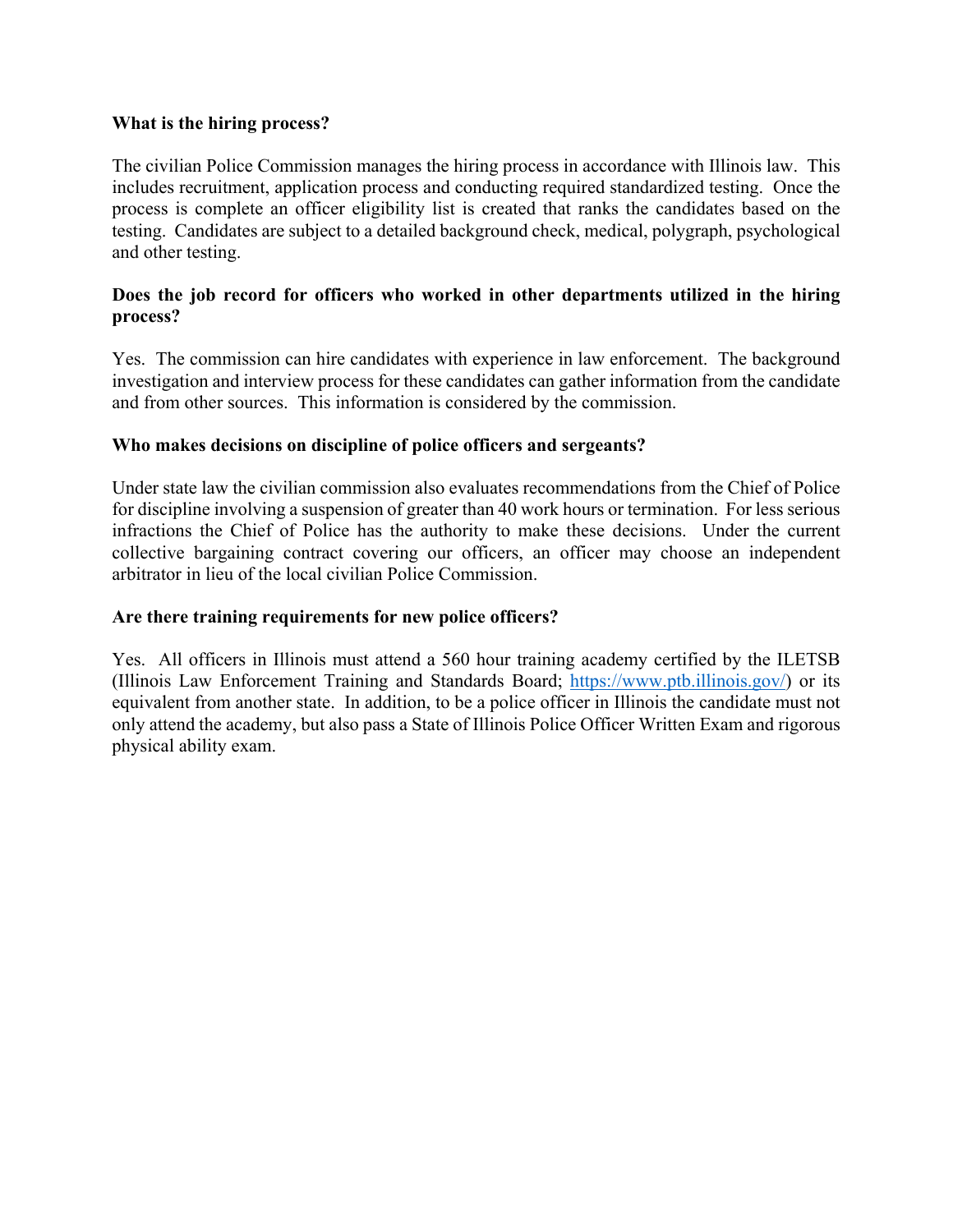#### GLPD Use of Force Data 2015‐2019

| <b>Human Subjects</b>                  | 2015 | 2016         | 2017 | 2018         | 2019 |
|----------------------------------------|------|--------------|------|--------------|------|
| <b>Assaultive Subjects</b>             | 5    | 6            | 7    | 11           | 5    |
| <b>Resistive Subjects</b>              | 6    | 10           | 3    | 6            | 2    |
| <b>Total Human subjects</b>            | 11   | 16           | 10   | 17           | 7    |
|                                        |      |              |      |              |      |
| Use of Force - Human Subjects          |      |              |      |              |      |
| Unarmed techniques                     | 8    | 14           | 8    | 17           | 5    |
| Pepper spray                           | 0    | 1            |      | 0            | 0    |
| <b>Taser</b>                           | 3    | 1            | 1    | 0            | 2    |
| <b>Batons</b>                          | 0    | <sup>0</sup> | o    | U            | 0    |
| Firearm discharged at subject          | 0    | 0            | 0    | 0            | 0    |
| Less lethal beanbags                   | 0    | 0            | 0    | 0            | 0    |
| Total Use of Force - Human subjects    | 11   | 16           | 10   | 17           | 7    |
| Use of Force - Animals                 |      |              |      |              |      |
| Aggressive animals tased               | 1    | <sup>0</sup> | 1    | <sup>0</sup> | O    |
| Firearm used to destroy animal         | O    | <sup>0</sup> | U    | <sup>0</sup> | 0    |
| Firearm used to destroy injured animal | 2    | 5            | 3    | 2            | Ω    |
| Total Use of Force - Animals           | 3    | 5            | 4    | 2            | 0    |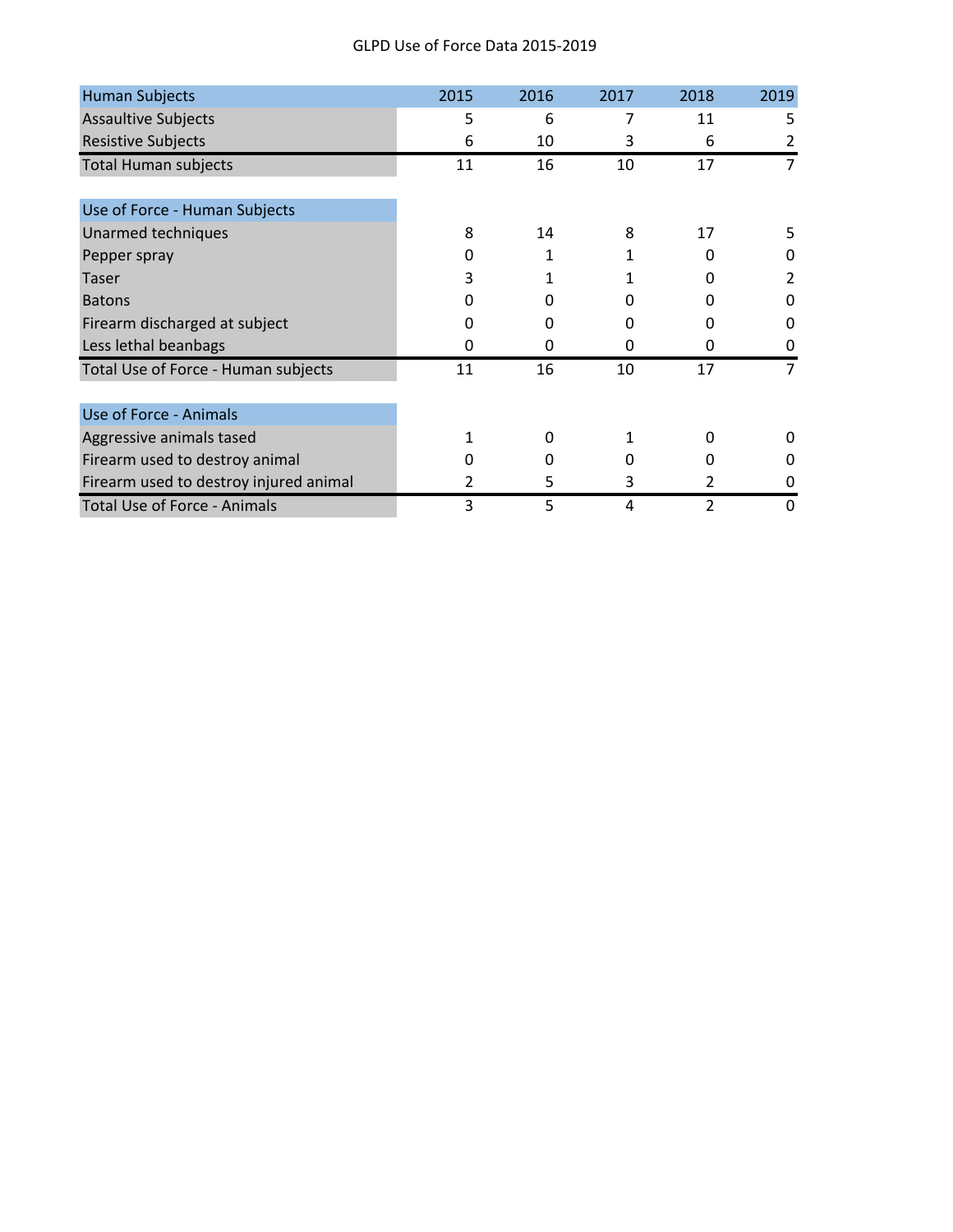



A Nationally Accredited Police Department

| Date of<br>Complaint | <b>Nature of Complaint</b>                                                                                                                                                                 | Investigation<br><b>Initiated</b> | <b>After Action</b>                                                                                                                                                                                             |
|----------------------|--------------------------------------------------------------------------------------------------------------------------------------------------------------------------------------------|-----------------------------------|-----------------------------------------------------------------------------------------------------------------------------------------------------------------------------------------------------------------|
| 01/19/2021           | Complaint received after no<br>units responded to assist with<br>ticketing cars parked on the<br>street during snow event.                                                                 | Investigated by<br>Deputy Chief   | Complaint received<br>by deputy chief.<br>Audio recordings<br>were reviewed and it<br>was determined that<br>there was no request<br>for a police<br>response.                                                  |
| 02/01/2021           | Resident made complaint that<br>officer did not make an arrest<br>regarding order of protection<br>and child custody exchange.                                                             | Investigated by<br>commander      | Commander Holtz<br>spoke with resident<br>and explained that<br>there was no<br>violation.                                                                                                                      |
| 04/02/2021           | Individual who works in<br>Grayslake filed an online<br>complaint in reference to an<br>officer involvement in a<br>shooting on March 31, 2021.                                            | Investigated by<br>outside agency | Incident under<br>review by<br>independent 3rd<br>party organization<br>and States Attorney's<br>Office who found no<br>wrongdoing.<br>Internal affairs<br>investigation also<br>completed with same<br>result. |
| 04/15/2021           | <b>Resident of Hainesville</b><br>complained because he was<br>arrested and detained by<br>Grayslake Police and turned<br>over to Waukegan Police for<br>violating an order of protection. | Investigated by<br>Deputy Chief   | Deputy Chief<br>reviewed records<br>and discussed with<br>resident that the<br>department is<br>required to transfer<br>to Waukegan.                                                                            |

# **Grayslake Police 2021 Complaint Register**

Mayor: Rhett Taylor<br>Trustees: Ronald L. Jarvis ~ Kevin D. Waldenstrom ~ Elizabeth Davies ~ Adam R. Shores ~ Lalena Magnetta ~ Laura Dias<br>Village Clerk: Cynthia E. Lee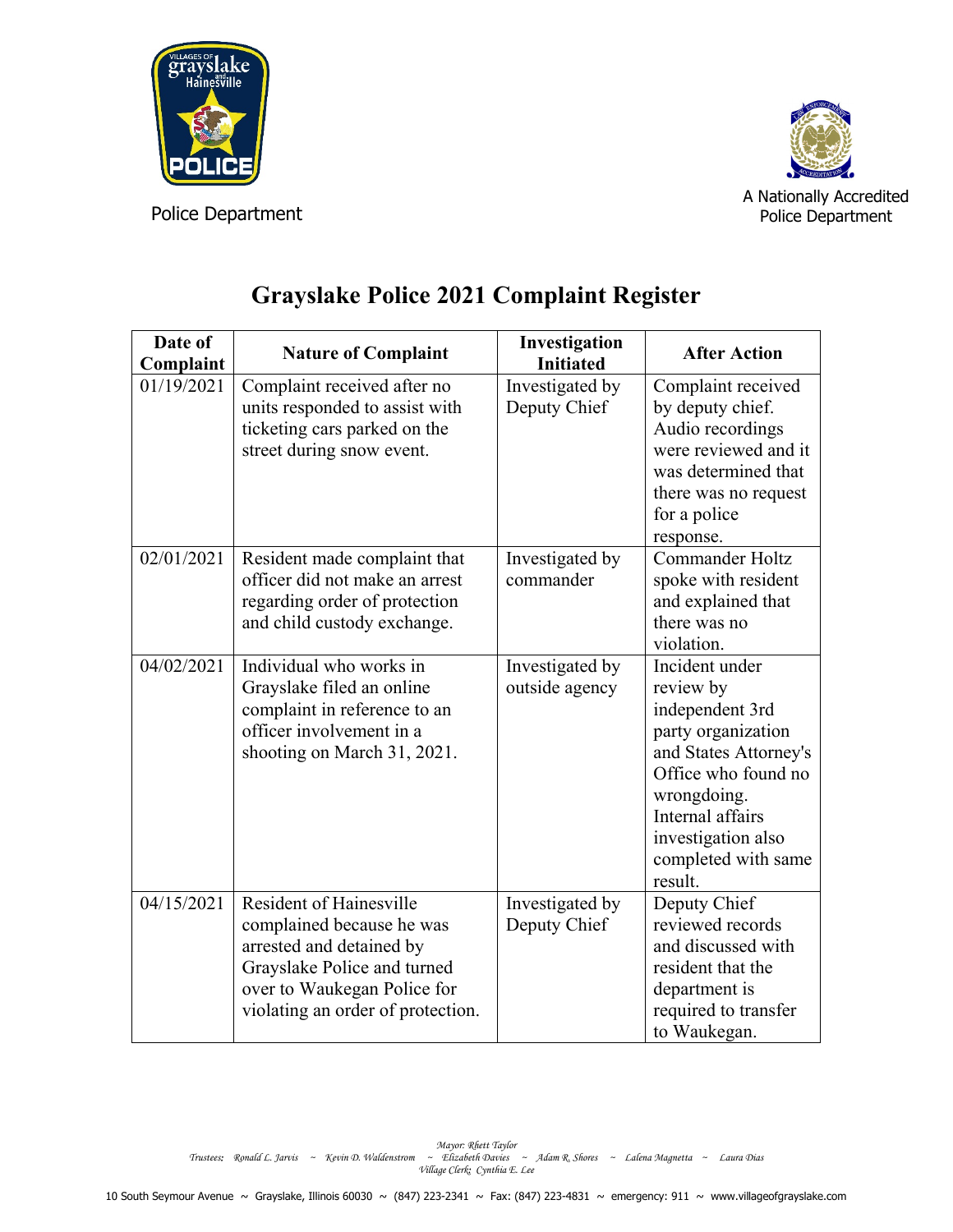| 05/06/2021 | Resident complained about<br>officer after he made complaint<br>of a security guard in full<br>uniform with his service weapon<br>shopping at the Jewel. Resident<br>stated officer did not take<br>complaint seriously. | Investigated by<br>Deputy Chief | Internal<br>investigation.<br>Officer was<br>disciplined for<br>failure to maintain a<br>professional image.                                                                                                                                                                                           |
|------------|--------------------------------------------------------------------------------------------------------------------------------------------------------------------------------------------------------------------------|---------------------------------|--------------------------------------------------------------------------------------------------------------------------------------------------------------------------------------------------------------------------------------------------------------------------------------------------------|
| 06/11/2021 | Resident made complaint<br>through Village official<br>regarding how long it takes for<br>the police to arrive at his<br>complaint.                                                                                      | Investigated by<br>Deputy Chief | Deputy Chief<br>evaluated response<br>time and determined<br>that the response met<br>established time<br>standard for the<br>complaint and time<br>of day. Village<br>Official provided<br>with response time<br>results.                                                                             |
| 08/09/2021 | Resident filed online complaint<br>on August 9th after husband was<br>arrested for a domestic battery<br>that occurred on May 8th, 2021.                                                                                 |                                 | Chief requested<br>internal investigation<br>conducted.<br>Investigation<br>suspended as<br>criminal complaint<br>had not been settled<br>in court. Complaint<br>was adjudicated on<br>December 16th,<br>2021 and internal<br>investigation was re-<br>initiated and is<br>underway as of<br>12/31/21. |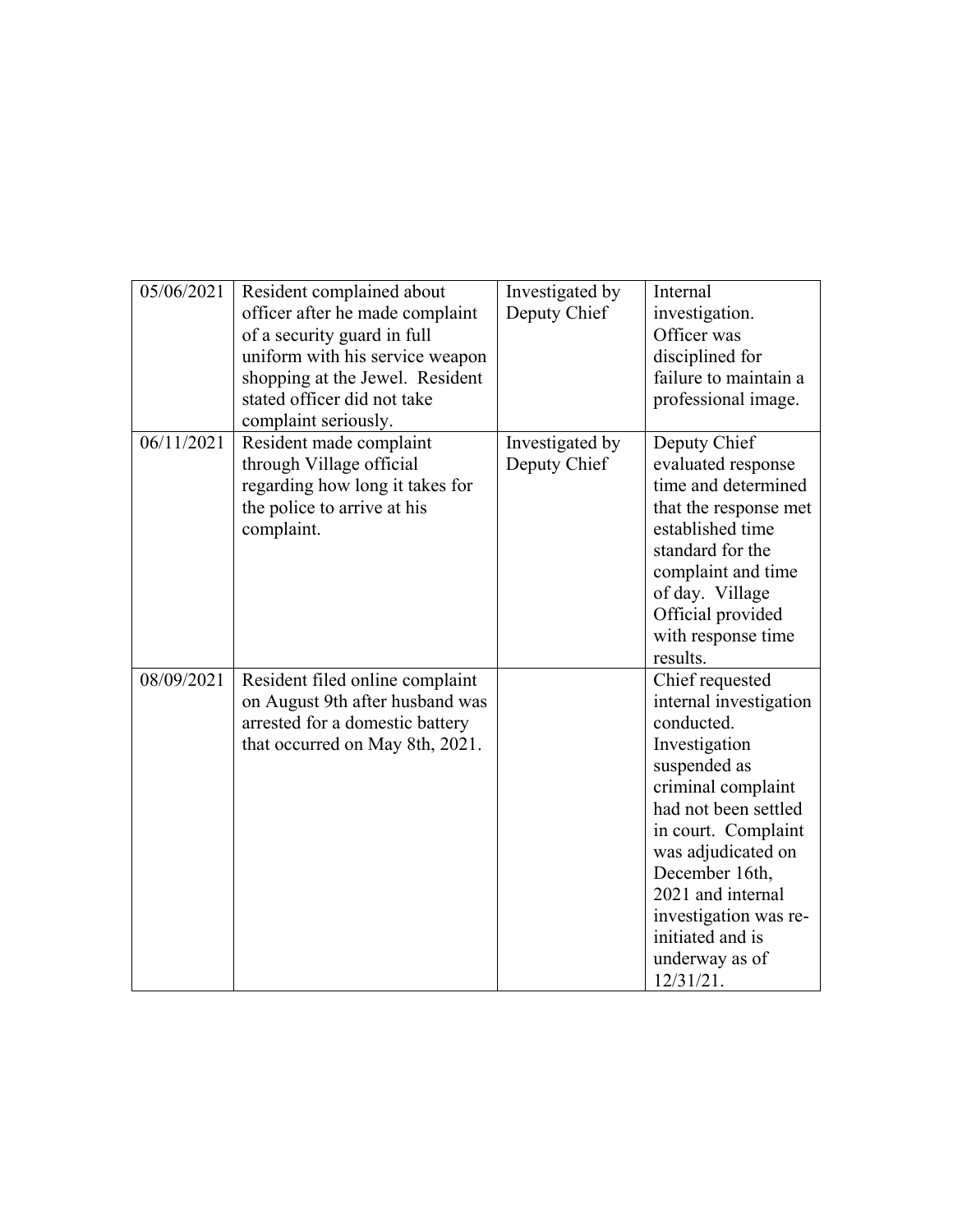



A Nationally Accredited Police Department

| Date of<br>Complaint     | <b>Nature of Complaint</b>                                                                                                                                                                                                                                                                                                                                                                                             | Investigation<br><b>Initiated</b> | <b>After Action</b>                                                                                                                                                                                                                                                                                                                                                                                                                             |
|--------------------------|------------------------------------------------------------------------------------------------------------------------------------------------------------------------------------------------------------------------------------------------------------------------------------------------------------------------------------------------------------------------------------------------------------------------|-----------------------------------|-------------------------------------------------------------------------------------------------------------------------------------------------------------------------------------------------------------------------------------------------------------------------------------------------------------------------------------------------------------------------------------------------------------------------------------------------|
| 06/06/2020<br>07/14/2020 | Resident complained about vehicle<br>being parked on street for extended<br>period of time. Resident wanted<br>car ticketed and was unhappy when<br>officer advised that parking<br>restrictions were still relaxed due to<br>COVID restrictions.<br>Individual was unhappy with how<br>she was treated by officer when<br>being asked to leave premise.<br>Officers were on location due to<br>unwanted subject call. |                                   | Supervisor spoke<br>with owner of<br>vehicle and mother.<br>Able to come to<br>agreement to move<br>vehicle. Matter<br>resolved at<br>supervisory level.<br>Supervisor spoke<br>with complainant,<br>viewed on site<br>audio/video, and<br>spoke with<br>witnesses.<br>Supervisor could not<br>coo-berate<br>complainant's claims<br>and was able to<br>determine that<br>complainant was<br>upset about having<br>to pay an ambulance<br>bill. |
| 08/06/2020               | Numerous requests for service<br>complaints received from this<br>Hainesville resident due to ongoing<br>neighbor complaint in Hainesville.<br>Officers had to speak with<br>individual due to ordinance issues<br>and resident complained of this.                                                                                                                                                                    |                                   | Ordinance violations<br>are currently being<br>handled through the<br>court system due to<br>appeal process.                                                                                                                                                                                                                                                                                                                                    |

# **Grayslake Police 2020 Complaint Register**

Mayor: Rhett Taylor<br>Trustees: Shawn M. Vogel ~ Ronald L. Jarvis ~ Kevin D. Waldenstrom ~ Elizabeth Davies ~ Adam R. Shores<br>Village Clerk: Cynthia E. Lee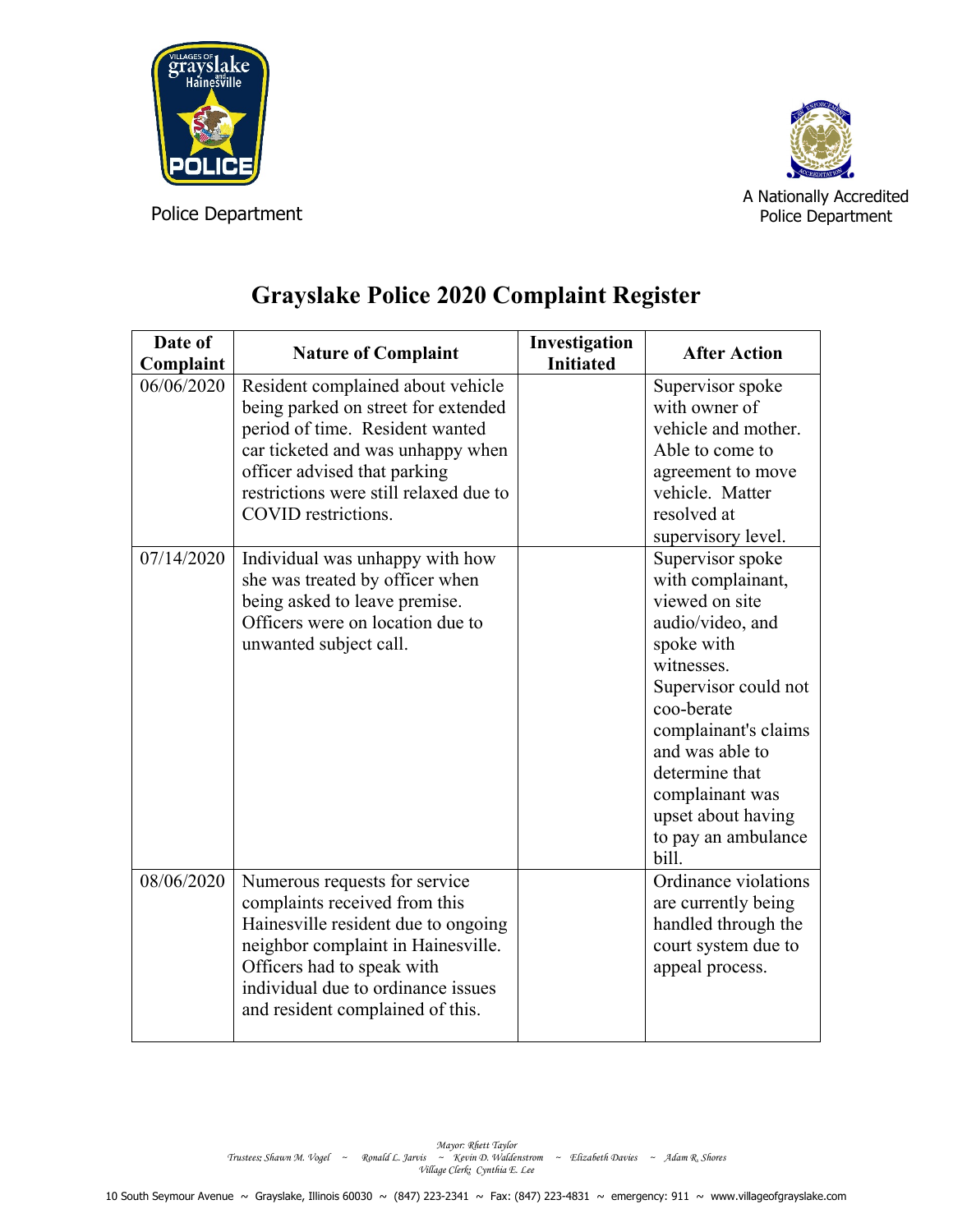| 08/09/2020 | Individual called and complained     | Supervisor spoke     |
|------------|--------------------------------------|----------------------|
|            | about how she was treated by         | with individual who  |
|            | officers after having to be removed  | was highly           |
|            | from a downtown bar due to           | intoxicated. She     |
|            | intoxication and being given a no-   | refused a ride home  |
|            | trespass order.                      | and would not seek   |
|            |                                      | medical attention.   |
| 08/09/2020 | Individual made complaint that       | During call son      |
|            | officers did not do anything for his | came into lobby and  |
|            | homeless adult son who he            | was evaluated by     |
|            | previously reported missing and      | medical personnel.   |
|            | had drug issues. Message left via    | Medical personnel    |
|            | Facebook page as well.               | determined that      |
|            |                                      | subject didn't need  |
|            |                                      | medical treatment    |
|            |                                      | and was released.    |
|            |                                      | Supervisor advised   |
|            |                                      | complainant of that  |
|            |                                      | outcome.             |
|            |                                      | Complainant          |
|            |                                      | unhappy that police  |
|            |                                      | cannot force adult   |
|            |                                      | son to receive       |
|            |                                      | medical treatment.   |
| 08/15/2020 | Individual made numerous             | Complaint is         |
|            | complaints via several platforms     | unfounded, as        |
|            | about department personnel after     | individual has filed |
|            | being told not to steal items from   | complaints about the |
|            | the Grayslake Recycling Center.      | Village, police      |
|            |                                      | department and       |
|            |                                      | SWALCO.              |
|            |                                      | Attempts have been   |
|            |                                      | made to advise the   |
|            |                                      | individual about his |
|            |                                      | erratic behavior and |
|            |                                      | local ordinances     |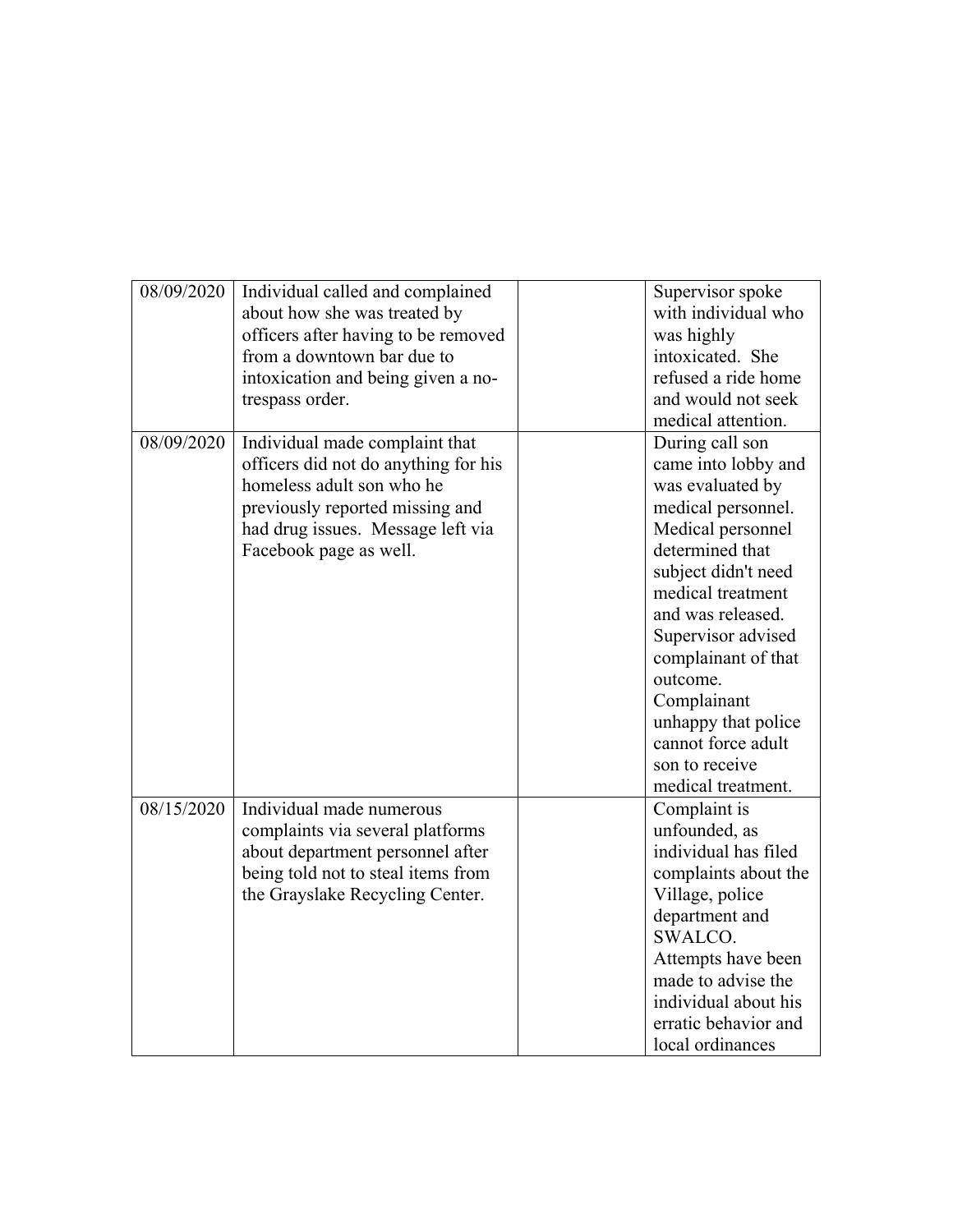|            |                                       | with no success.     |
|------------|---------------------------------------|----------------------|
| 09/11/2020 | Resident complained about how         | Numerous attempts    |
|            | she was treated by records clerk      | have been made to    |
|            | after she received collection notices | make contact with    |
|            | on 2 parking tickets issued a high    | this individual with |
|            | school parking lot. As a further      | no success. Phone    |
|            | follow up to this complaint the       | calls and emails     |
|            | resident claimed that she was         | have been made and   |
|            | unfairly targeted due to her race by  | never returned.      |
|            | being given the parking tickets.      |                      |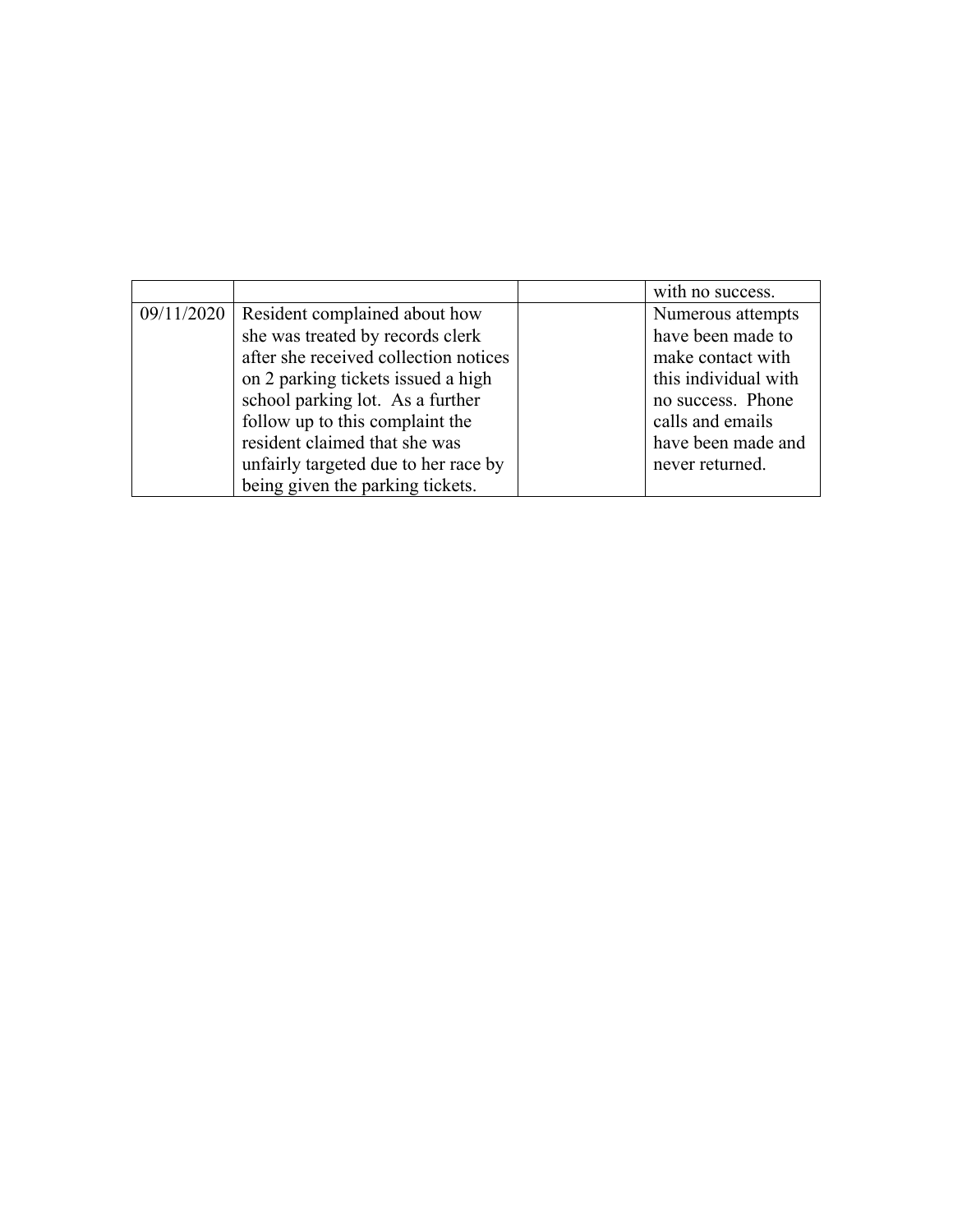



A Nationally Accredited Police Department

| Date of<br>Complaint | <b>Nature of Complaint</b>                              | Investigation<br><b>Initiated</b> | <b>After Action</b>                  |
|----------------------|---------------------------------------------------------|-----------------------------------|--------------------------------------|
| 05/07/2019           | How officer handled a call,                             | Investigated by                   | Deputy Chief                         |
|                      | complainant posted on                                   | Deputy Chief                      | contacted                            |
|                      | Facebook. Complaint not                                 |                                   | complainant by                       |
|                      | received by PD. PD contacted                            |                                   | phone. Complainant                   |
|                      | person making the post.                                 |                                   | said she was "merely                 |
|                      |                                                         |                                   | frustrated by how                    |
|                      |                                                         |                                   | things were handled"                 |
|                      |                                                         |                                   | and requested no                     |
|                      |                                                         |                                   | further action.                      |
| 06/11/2019           | CSO documentation on accident                           | Investigated by                   | Spoke to                             |
|                      | report was inaccurate.                                  | field supervisor                  | complainant,                         |
|                      |                                                         |                                   | reviewed why report                  |
|                      |                                                         |                                   | was accurate.                        |
|                      |                                                         |                                   | Complainant                          |
|                      |                                                         |                                   | satisfied.                           |
| 07/10/2019           | How officer handled call.                               | Investigated by                   | Complainant did not                  |
|                      | Complainant said officer took                           | Deputy Chief                      | wish to follow                       |
|                      | offenders side of story                                 |                                   | through with                         |
|                      |                                                         |                                   | investigation                        |
| 07/29/2019           | How sergeant responded to                               | Investigated by                   | Information sent to                  |
|                      | assist with call, and that officer                      | detective                         | state's attorney who                 |
|                      | did not follow through with                             | commander                         | decided not to                       |
|                      | charges                                                 |                                   | pursue charges, this                 |
|                      |                                                         |                                   | information was                      |
|                      |                                                         |                                   | conveyed to                          |
| 08/21/2019           | Father of adult victim not                              |                                   | complainant                          |
|                      | satisfied that officer did not take                     | Investigated by                   | State's attorney did                 |
|                      |                                                         | Deputy Chief                      | not require a report<br>for order of |
|                      | his daughter's report, and<br>referred her for order of |                                   |                                      |
|                      |                                                         |                                   | protection. Deputy                   |
|                      | protection                                              |                                   | Chief provided                       |

## **Grayslake Police 2019 Complaint Register**

Mayor: Rhett Taylor<br>Trustees: Shawn M. Vogel ~ Ronald L. Jarvis ~ Kevin D. Waldenstrom ~ Elizabeth Davies ~ Adam R. Shores<br>Village Clerk: Cynthia E. Lee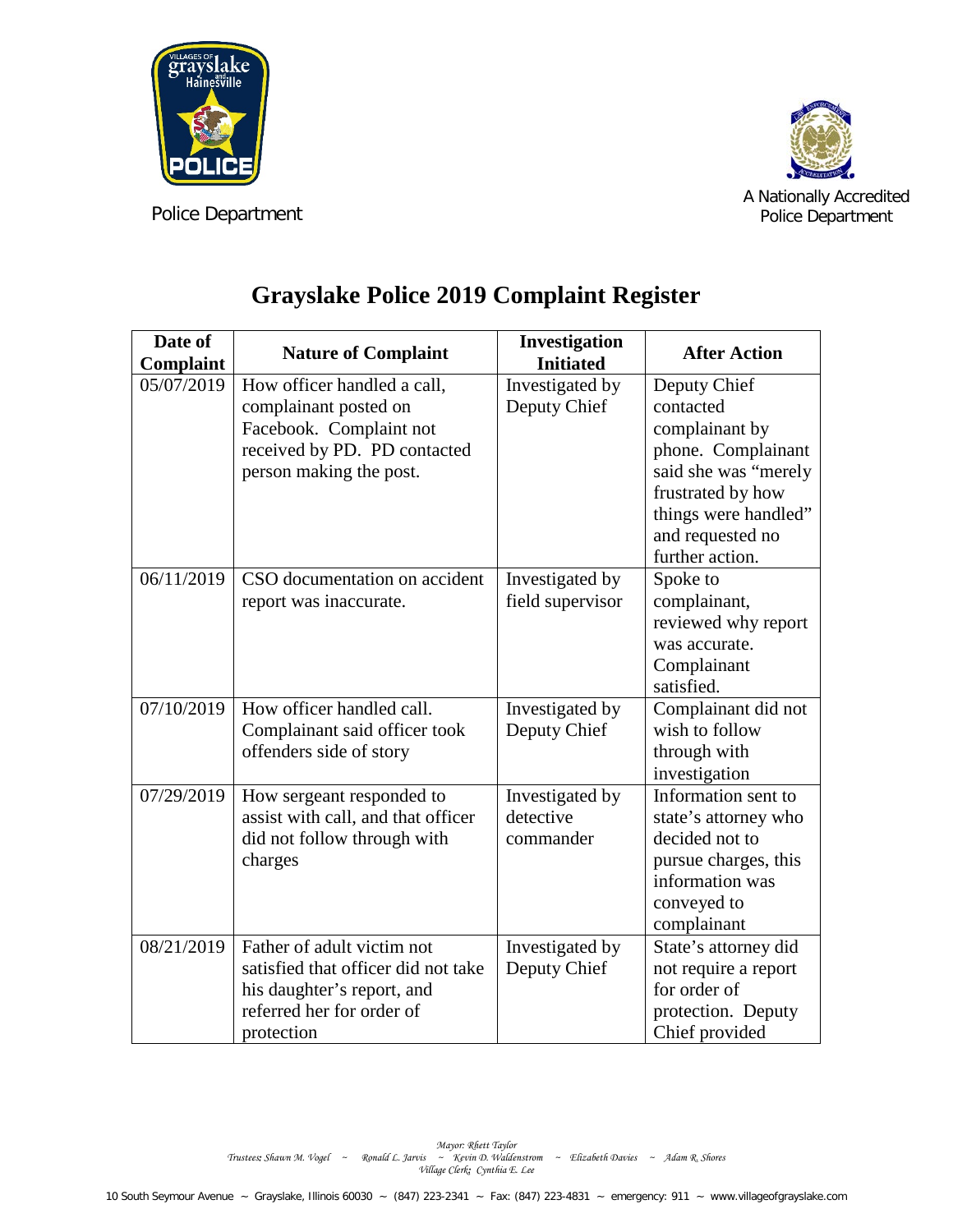|            |                                                                                                         |                                 | report & counseled<br>officer on customer<br>service                                                                                                                                    |
|------------|---------------------------------------------------------------------------------------------------------|---------------------------------|-----------------------------------------------------------------------------------------------------------------------------------------------------------------------------------------|
| 12/11/2019 | Complaint: Individual not<br>satisfied with how officer<br>handled follow up with his<br>elderly father | Investigated by<br>Deputy Chief | Deputy Chief<br>contacted<br>complainant by<br>phone, explained<br>process for this type<br>of situation.<br>Complainant<br>understood and<br>counseled officer on<br>customer service. |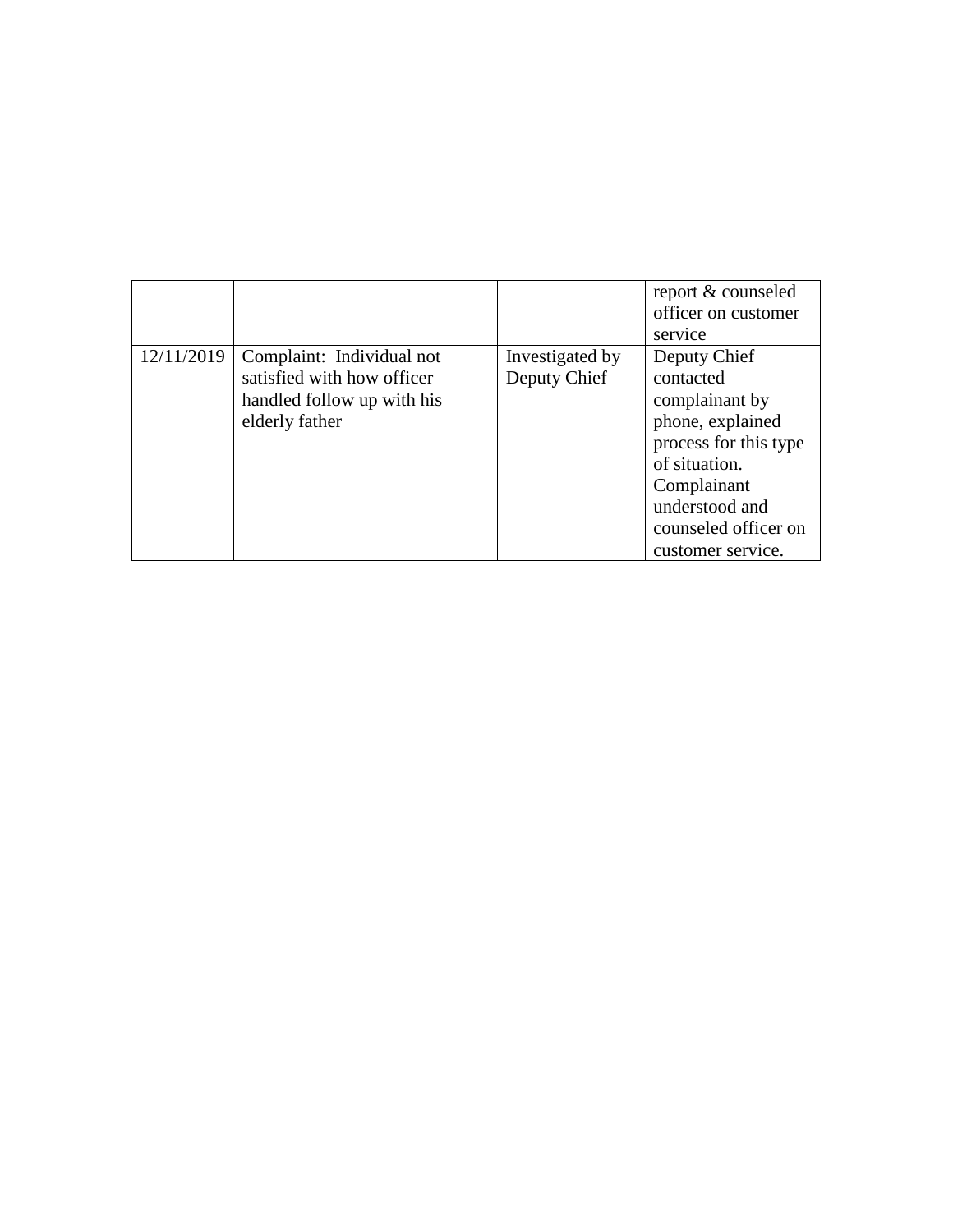



A Nationally Accredited Police Department

## **Grayslake Police 2018 Complaint Register**

| Date of<br>Complaint | <b>Nature of Complaint</b>                                                                                                             | Investigation<br><b>Initiated</b>          | <b>After Action</b>                                                                                  |
|----------------------|----------------------------------------------------------------------------------------------------------------------------------------|--------------------------------------------|------------------------------------------------------------------------------------------------------|
| 09/18/2018           | Officer stopping an individual<br>for speeding and arrested driver<br>for driving while license<br>suspended                           | Investigated by<br>Operations<br>Commander | Unfounded. Record<br>showed speeding<br>and license<br>suspended. Arrest<br>per normal<br>procedure. |
| 09/24/2018           | Displeasure because officer, who<br>was responding to a complaint,<br>asked her what type of pool<br>chemicals she was using           | Investigated by<br><b>Chief of Police</b>  | Unfounded. Officer<br>was required to ask<br>the question to<br>resolve the call for<br>service.     |
| 10/3/2018            | Complaint: Officer accused them<br>of being intoxicated during an<br>incident                                                          | Investigated by<br><b>Chief of Police</b>  | Unfounded. Review<br>of video showed<br>accusation not made<br>by officer.                           |
| 10/26/2018           | Complaint: Had to wait for CSO<br>to direct traffic out of<br>Prairieview parking lot before<br>they could pull out of<br>neighborhood | Investigated by<br>Deputy Chief            | Review of policy.<br>CSO followed<br>policy. Complaint<br>unfounded.                                 |